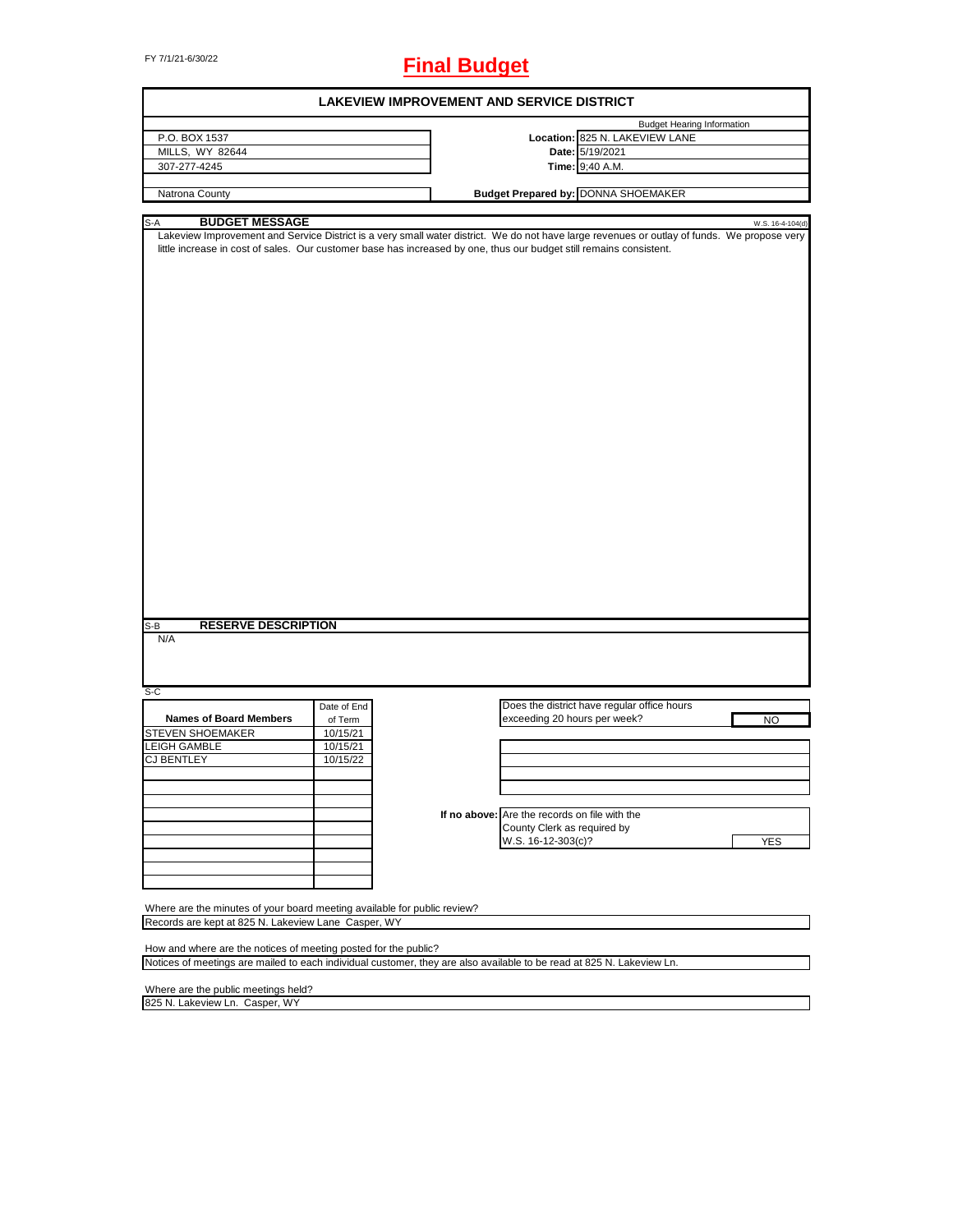## **FINAL BUDGET SUMMARY**

|       | <b>OVERVIEW</b>                                             | 2019-2020<br>Actual | 2020-2021<br>Estimated | 2021-2022<br>Proposed | <b>Final Approval</b> |
|-------|-------------------------------------------------------------|---------------------|------------------------|-----------------------|-----------------------|
|       |                                                             |                     |                        |                       |                       |
| $S-1$ | <b>Total Budgeted Expenditures</b>                          | \$30,692            | \$32,972               | \$32,972              | \$32,972              |
| $S-2$ | <b>Total Principal to Pay on Debt</b>                       | \$3,676             | \$3,700                | \$3.700               | \$3,700               |
| $S-3$ | <b>Total Change to Restricted Funds</b>                     | \$0                 | \$0                    | \$0                   | \$0                   |
|       |                                                             |                     |                        |                       |                       |
| $S-4$ | <b>Total General Fund and Forecasted Revenues Available</b> | \$155,752           | \$156,251              | \$162.045             | \$162,045             |
|       |                                                             |                     |                        |                       |                       |
| $S-5$ | Amount requested from County Commissioners                  | \$0                 | \$0 <sub>1</sub>       | \$0                   | \$0                   |
|       |                                                             |                     |                        |                       |                       |
| $S-6$ | <b>Additional Funding Needed:</b>                           |                     |                        | \$0                   | \$0                   |

| <b>REVENUE SUMMARY</b> |                                                                   | 2019-2020           | 2020-2021                                 | 2021-2022             | <b>Final Approval</b> |
|------------------------|-------------------------------------------------------------------|---------------------|-------------------------------------------|-----------------------|-----------------------|
|                        |                                                                   | Actual              | Estimated                                 | Proposed              |                       |
|                        |                                                                   |                     |                                           |                       |                       |
| $S-7$<br>$S-8$         | <b>Operating Revenues</b><br>Tax levy (From the County Treasurer) | \$30,471<br>\$0     | \$30,970<br>\$0                           | \$30,970<br>\$0       | \$30,970<br>\$0       |
|                        |                                                                   | \$0                 | \$0                                       | \$0                   | \$0                   |
| $S-9$                  | <b>Government Support</b>                                         |                     |                                           |                       |                       |
| $S-10$                 | <b>Grants</b>                                                     | \$0<br>\$0          | \$0<br>\$0                                | \$0<br>\$0            | \$0<br>\$0            |
| $S-11$                 | Other County Support (Not from Co. Treas.)                        | \$0                 | \$0                                       | \$0                   | \$0                   |
| $S-12$                 | <b>Miscellaneous</b>                                              |                     |                                           | \$0                   |                       |
| $S-13$                 | <b>Other Forecasted Revenue</b>                                   | \$0                 | \$0                                       |                       | \$0                   |
| $S-14$                 | <b>Total Revenue</b>                                              | \$30,471            | \$30,970                                  | \$30,970              | \$30,970              |
| FY 7/1/21-6/30/22      |                                                                   |                     | LAKEVIEW IMPROVEMENT AND SERVICE DISTRICT |                       |                       |
|                        | <b>EXPENDITURE SUMMARY</b>                                        | 2019-2020           | 2020-2021                                 | 2021-2022             |                       |
|                        |                                                                   | Actual              | Estimated                                 | Proposed              | <b>Final Approval</b> |
|                        |                                                                   |                     |                                           |                       |                       |
| $S-15$                 | <b>Capital Outlay</b>                                             | \$0                 | \$0                                       | \$0                   | \$0                   |
| $S-16$                 | <b>Interest and Fees On Debt</b>                                  | \$2,146             | \$2,122                                   | \$2,122               | \$2,122               |
| $S-17$                 | <b>Administration</b>                                             | \$16,440            | \$16,850                                  | \$16,850              | \$16,850              |
| $S-18$                 | <b>Operations</b>                                                 | \$12,106            | \$14,000                                  | \$14,000              | \$14,000              |
| $S-19$                 | <b>Indirect Costs</b>                                             | \$0                 | \$0                                       | \$0                   | \$0                   |
| S-20R                  | <b>Expenditures paid by Reserves</b>                              | \$0                 | \$0                                       | \$0                   | \$0                   |
| $S-20$                 | <b>Total Expenditures</b>                                         | \$30,692            | \$32,972                                  | \$32,972              | \$32,972              |
|                        |                                                                   |                     |                                           |                       |                       |
|                        | <b>DEBT SUMMARY</b>                                               | 2019-2020<br>Actual | 2020-2021<br>Estimated                    | 2021-2022<br>Proposed | <b>Final Approval</b> |
|                        |                                                                   |                     |                                           |                       |                       |
| $S-21$                 | <b>Principal Paid on Debt</b>                                     | \$3,676             | \$3,700                                   | \$3,700               | \$3,700               |
|                        |                                                                   |                     |                                           |                       |                       |
|                        | <b>CASH AND INVESTMENTS</b>                                       | 2019-2020           | 2020-2021                                 | 2021-2022             |                       |
|                        |                                                                   | Actual              | Estimated                                 | Proposed              | <b>Final Approval</b> |
|                        |                                                                   |                     |                                           |                       |                       |
| $S-22$                 | <b>TOTAL GENERAL FUNDS</b>                                        | \$125.281           | \$125,281                                 | \$131,075             | \$131,075             |
|                        | <b>Summary of Reserve Funds</b>                                   |                     |                                           |                       |                       |
| $S-23$                 | <b>Beginning Balance in Reserve Accounts</b>                      |                     |                                           |                       |                       |
| $S-24$                 | a. Sinking and Debt Service Funds                                 | \$0                 | \$0                                       | \$0                   | \$0                   |
| $S-25$                 | b. Reserves                                                       | \$0                 | \$0                                       | \$0                   | \$0                   |
| $S-26$                 | c. Bond Funds                                                     | \$0                 | \$0                                       | \$0                   | \$0                   |
|                        | Total Reserves (a+b+c)                                            | \$0                 | \$0                                       | \$0                   | \$0                   |
| $S-27$                 | Amount to be added                                                |                     |                                           |                       |                       |
| $S-28$                 | a. Sinking and Debt Service Funds                                 | \$0                 | \$0                                       | \$0                   | \$0                   |
| $S-29$                 | b. Reserves                                                       | \$0                 | \$0                                       | \$0                   | \$0                   |
| $S-30$                 | c. Bond Funds                                                     | \$0                 | \$0                                       | \$0                   | \$0                   |
|                        | Total to be added (a+b+c)                                         | \$0                 | \$0                                       | \$0                   | \$0                   |
|                        |                                                                   |                     |                                           |                       |                       |
| $S-31$                 | Subtotal                                                          | \$0                 | \$0                                       | \$0                   | \$0                   |
| $S-32$                 | Less Total to be spent                                            | \$0                 | \$0                                       | \$0                   | \$0                   |
| $S-33$                 | TOTAL RESERVES AT END OF FISCAL YEAR                              | \$0                 | \$0                                       | \$0                   | \$0                   |
|                        |                                                                   |                     |                                           |                       | End of Summary        |

*Budget Officer / District Official (if not same as "Submitted by")*

Date adopted by Special District

MILLS, WY 82644 **DISTRICT ADDRESS:** P.O. BOX 1537 **PREPARED BY:** DONNA SHOEMAKER

**DISTRICT PHONE:** 307-277-4245

1/23/19 *Form approved by Wyoming Department of Audit, Public Funds Division Prepared in compliance with the Uniform Municipal Fiscal Procedures Act (W.S. 16-4-101 through 124) as it applies.*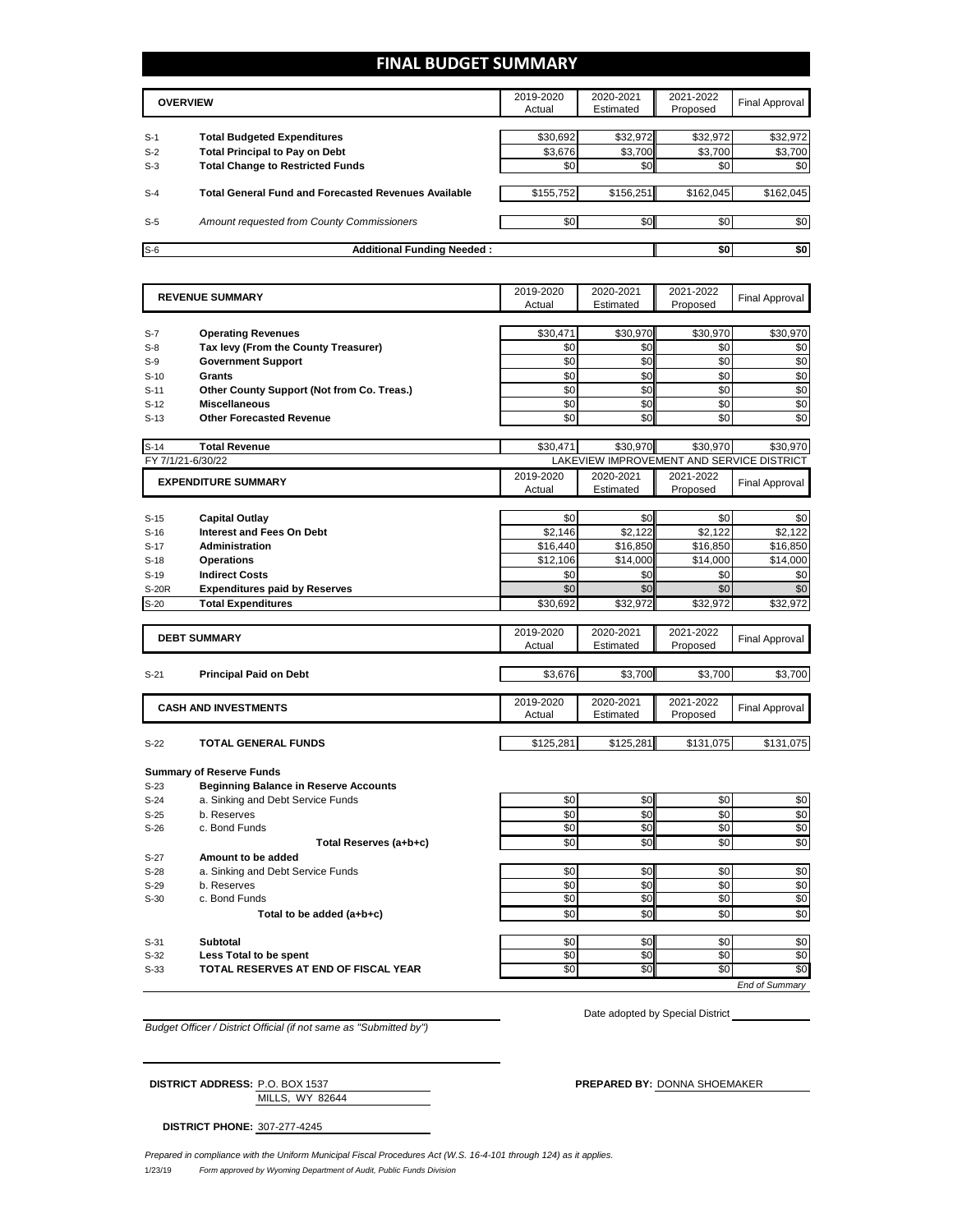LAKEVIEW IMPROVEMENT AND SERVICE DISTRICT

**FYE** 6/30/2022

|           | <b>NAME OF DISTRICT/BOARD</b>                         |                                 |                      |                        |                       |                       |
|-----------|-------------------------------------------------------|---------------------------------|----------------------|------------------------|-----------------------|-----------------------|
|           | <b>PROPERTY TAXES AND ASSESSMENTS</b>                 |                                 |                      |                        |                       |                       |
|           |                                                       |                                 |                      |                        |                       |                       |
|           |                                                       | <b>DOA Chart</b><br>of Accounts | 2019-2020<br>Actual  | 2020-2021<br>Estimated | 2021-2022<br>Proposed | <b>Final Approval</b> |
| $R-1$     | <b>Property Taxes and Assessments Received</b>        |                                 |                      |                        |                       |                       |
| $R-1.1$   | Tax Levy (From the County Treasurer)                  | 4001                            |                      |                        |                       |                       |
| $R-1.2$   | Other County Support (see note on the right)          | 4005                            |                      |                        |                       |                       |
|           | <b>FORECASTED REVENUE</b>                             |                                 |                      |                        |                       |                       |
|           |                                                       |                                 |                      |                        |                       |                       |
|           |                                                       | <b>DOA Chart</b><br>of Accounts | 2019-2020<br>Actual  | 2020-2021<br>Estimated | 2021-2022<br>Proposed | <b>Final Approval</b> |
| $R-2$     | <b>Revenues from Other Governments</b>                |                                 |                      |                        |                       |                       |
| $R - 2.1$ | State Aid                                             | 4211                            |                      |                        |                       |                       |
|           | R-2.2 Additional County Aid (non-treasurer)           | 4237                            |                      |                        |                       |                       |
|           | R-2.3 City (or Town) Aid                              | 4237                            |                      |                        |                       |                       |
|           | R-2.4 Other (Specify)                                 | 4237                            |                      |                        |                       |                       |
| $R - 2.5$ | <b>Total Government Support</b>                       |                                 | \$0                  | \$0                    | $\sqrt{6}$            | \$0                   |
| $R-3$     | <b>Operating Revenues</b>                             |                                 |                      |                        |                       |                       |
| $R - 3.1$ | <b>Customer Charges</b>                               | 4300                            | \$1,985              | \$900                  | \$900                 | \$900                 |
| $R - 3.2$ | Sales of Goods or Services<br>R-3.3 Other Assessments | 4300<br>4503                    | \$17,916<br>\$10,570 | \$20,000<br>\$10,070   | \$20,000<br>\$10,070  | \$20,000<br>\$10,070  |
| $R - 3.4$ |                                                       |                                 | \$30,471             | \$30,970               | \$30,970              | \$30,970              |
| $R-4$     | <b>Total Operating Revenues</b><br>Grants             |                                 |                      |                        |                       |                       |
| $R - 4.1$ | <b>Direct Federal Grants</b>                          | 4201                            |                      |                        |                       |                       |
|           | R-4.2 Federal Grants thru State Agencies              | 4201                            |                      |                        |                       |                       |
|           | R-4.3 Grants from State Agencies                      | 4211                            |                      |                        |                       |                       |
| $R - 4.4$ | <b>Total Grants</b>                                   |                                 | \$0                  | \$0                    | \$0                   | \$0                   |
| $R-5$     | <b>Miscellaneous Revenue</b>                          |                                 |                      |                        |                       |                       |
| $R - 5.1$ | Interest                                              | 4501                            |                      |                        |                       |                       |
|           | R-5.2 Other: Specify                                  | 4500                            |                      |                        |                       |                       |
| $R - 5.3$ | Other: Additional                                     |                                 |                      |                        |                       |                       |
| $R - 5.4$ | <b>Total Miscellaneous</b>                            |                                 | \$0                  | \$0                    | \$0                   | \$0                   |
| $R - 5.5$ | <b>Total Forecasted Revenue</b>                       |                                 | \$30.471             | \$30,970               | \$30.970              | \$30.970              |
| $R-6$     | <b>Other Forecasted Revenue</b>                       |                                 |                      |                        |                       |                       |
| $R - 6.1$ | a. Other past due as estimated by Co. Treas.          | 4004                            |                      |                        |                       |                       |
| $R-6.2$   | b. Other forecasted revenue (specify):                |                                 |                      |                        |                       |                       |
| $R-6.3$   |                                                       | 4500                            |                      |                        |                       |                       |
| $R-6.4$   |                                                       | 4500                            |                      |                        |                       |                       |
| $R-6.5$   |                                                       |                                 |                      |                        |                       |                       |
| $R-6.6$   | Total Other Forecasted Revenue (a+b)                  |                                 | \$0                  | \$0                    | \$0                   | \$0                   |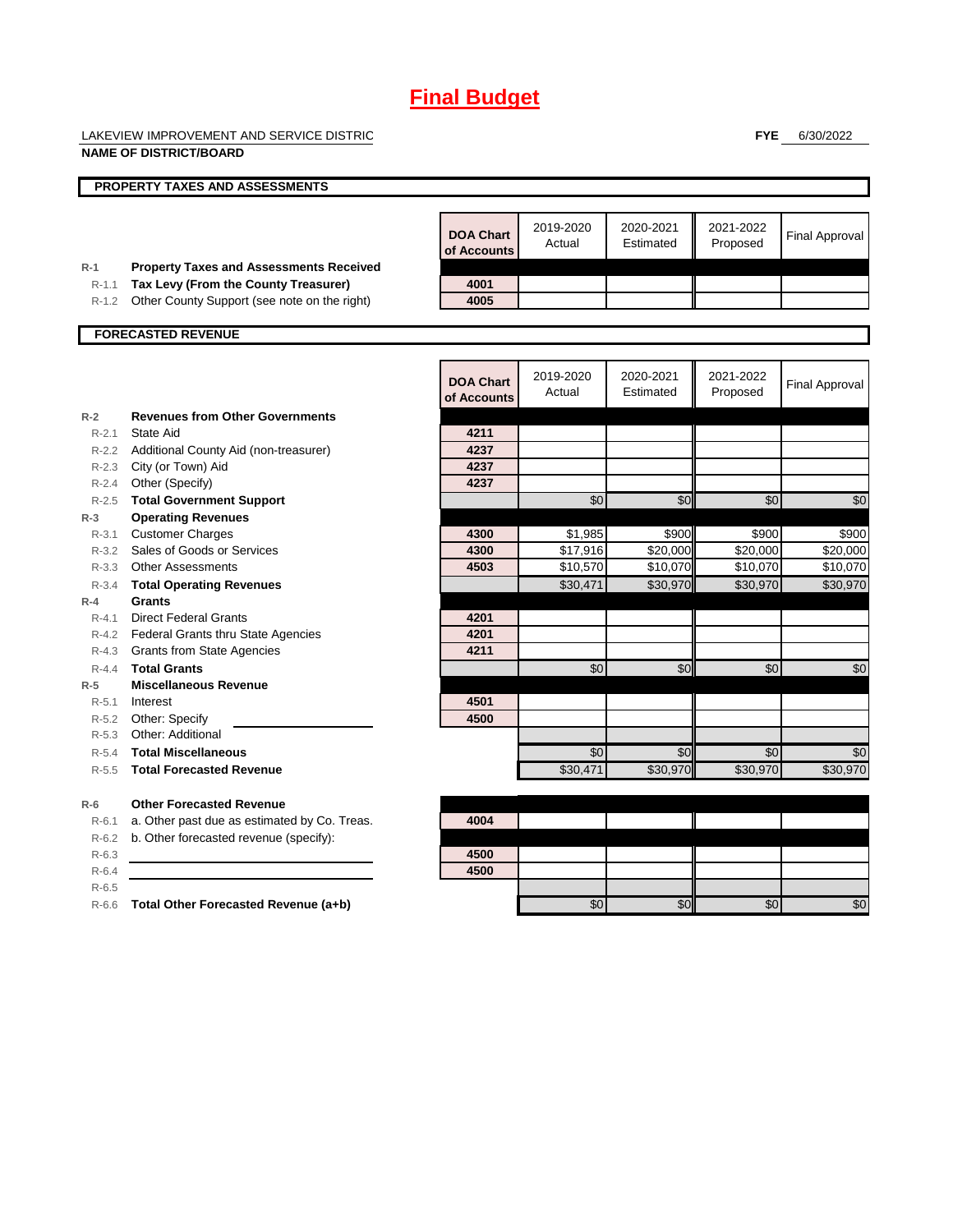## **CAPITAL OUTLAY BUDGET**

|           |                             | <u>ui nuuu</u> |
|-----------|-----------------------------|----------------|
| E-1       | <b>Capital Outlay</b>       |                |
| $E - 1.1$ | <b>Real Property</b>        | 6201           |
| $E - 1.2$ | Vehicles                    | 6210           |
| $E-1.3$   | Office Equipment            | 6211           |
| $E - 1.4$ | Other (Specify)             |                |
| $E - 1.5$ |                             | 6200           |
| $E-1.6$   |                             | 6200           |
| $E-1.7$   |                             |                |
| $E - 1.8$ | <b>TOTAL CAPITAL OUTLAY</b> |                |
|           |                             |                |

| <b>DOA Chart</b><br>of Accounts | 2019-2020<br>Actual | 2020-2021<br>Estimated | 2021-2022<br>Proposed | <b>Final Approval</b> |
|---------------------------------|---------------------|------------------------|-----------------------|-----------------------|
|                                 |                     |                        |                       |                       |
| 6201                            |                     |                        |                       |                       |
| 6210                            |                     |                        |                       |                       |
| 6211                            |                     |                        |                       |                       |
|                                 |                     |                        |                       |                       |
| 6200                            |                     |                        |                       |                       |
| 6200                            |                     |                        |                       |                       |
|                                 |                     |                        |                       |                       |
|                                 | \$0                 | ፍ                      | \$0                   | \$0                   |

#### **ADMINISTRATION BUDGET**

|           |                                      | <b>DOA Chart</b><br>of Accounts | 2019-2020<br>Actual | 2020-2021<br>Estimated | 2021-2022<br>Proposed | <b>Final Approval</b> |
|-----------|--------------------------------------|---------------------------------|---------------------|------------------------|-----------------------|-----------------------|
| $E-2$     | <b>Personnel Services</b>            |                                 |                     |                        |                       |                       |
| $E - 2.1$ | Administrator                        | 7002                            | \$500               | \$500                  | \$500                 | \$500                 |
| $E - 2.2$ | Secretary                            | 7003                            |                     |                        |                       |                       |
| $E - 2.3$ | Clerical                             | 7004                            |                     |                        |                       |                       |
| $E - 2.4$ | Other (Specify)                      |                                 |                     |                        |                       |                       |
| $E-2.5$   |                                      | 7005                            |                     |                        |                       |                       |
| $E-2.6$   |                                      | 7005                            |                     |                        |                       |                       |
| $E - 2.7$ |                                      |                                 |                     |                        |                       |                       |
| $E-3$     | <b>Board Expenses</b>                |                                 |                     |                        |                       |                       |
| $E - 3.1$ | Travel                               | 7011                            |                     |                        |                       |                       |
| $E - 3.2$ | Mileage                              | 7012                            |                     |                        |                       |                       |
| $E - 3.3$ | Other (Specify)                      |                                 |                     |                        |                       |                       |
| $E - 3.4$ |                                      | 7013                            |                     |                        |                       |                       |
| $E - 3.5$ |                                      | 7013                            |                     |                        |                       |                       |
| $E - 3.6$ |                                      |                                 |                     |                        |                       |                       |
| $E-4$     | <b>Contractual Services</b>          |                                 |                     |                        |                       |                       |
| $E - 4.1$ | Legal                                | 7021                            |                     |                        |                       |                       |
| $E - 4.2$ | Accounting/Auditing                  | 7022                            | \$12,000            | \$12,000               | \$12,000              | \$12,000              |
| $E - 4.3$ | Other (Specify)                      |                                 |                     |                        |                       |                       |
| $E - 4.4$ |                                      | 7023                            |                     |                        |                       |                       |
| $E-4.5$   |                                      | 7023                            |                     |                        |                       |                       |
| $E-4.6$   |                                      |                                 |                     |                        |                       |                       |
| $E-5$     | <b>Other Administrative Expenses</b> |                                 |                     |                        |                       |                       |
| $E - 5.1$ | Office Supplies                      | 7031                            | \$340               | \$750                  | \$750                 | \$750                 |
| $E - 5.2$ | Office equipment, rent & repair      | 7032                            | \$3,600             | \$3,600                | \$3,600               | \$3,600               |
| $E - 5.3$ | Education                            | 7033                            |                     |                        |                       |                       |
| $E - 5.4$ | Registrations                        | 7034                            |                     |                        |                       |                       |
| $E-5.5$   | Other (Specify)                      |                                 |                     |                        |                       |                       |
| $E-5.6$   |                                      | 7035                            |                     |                        |                       |                       |
| $E - 5.7$ |                                      | 7035                            |                     |                        |                       |                       |
| $E - 5.8$ |                                      |                                 |                     |                        |                       |                       |
| $E-6$     | <b>TOTAL ADMINISTRATION</b>          |                                 | \$16,440            | \$16,850               | \$16,850              | \$16,850              |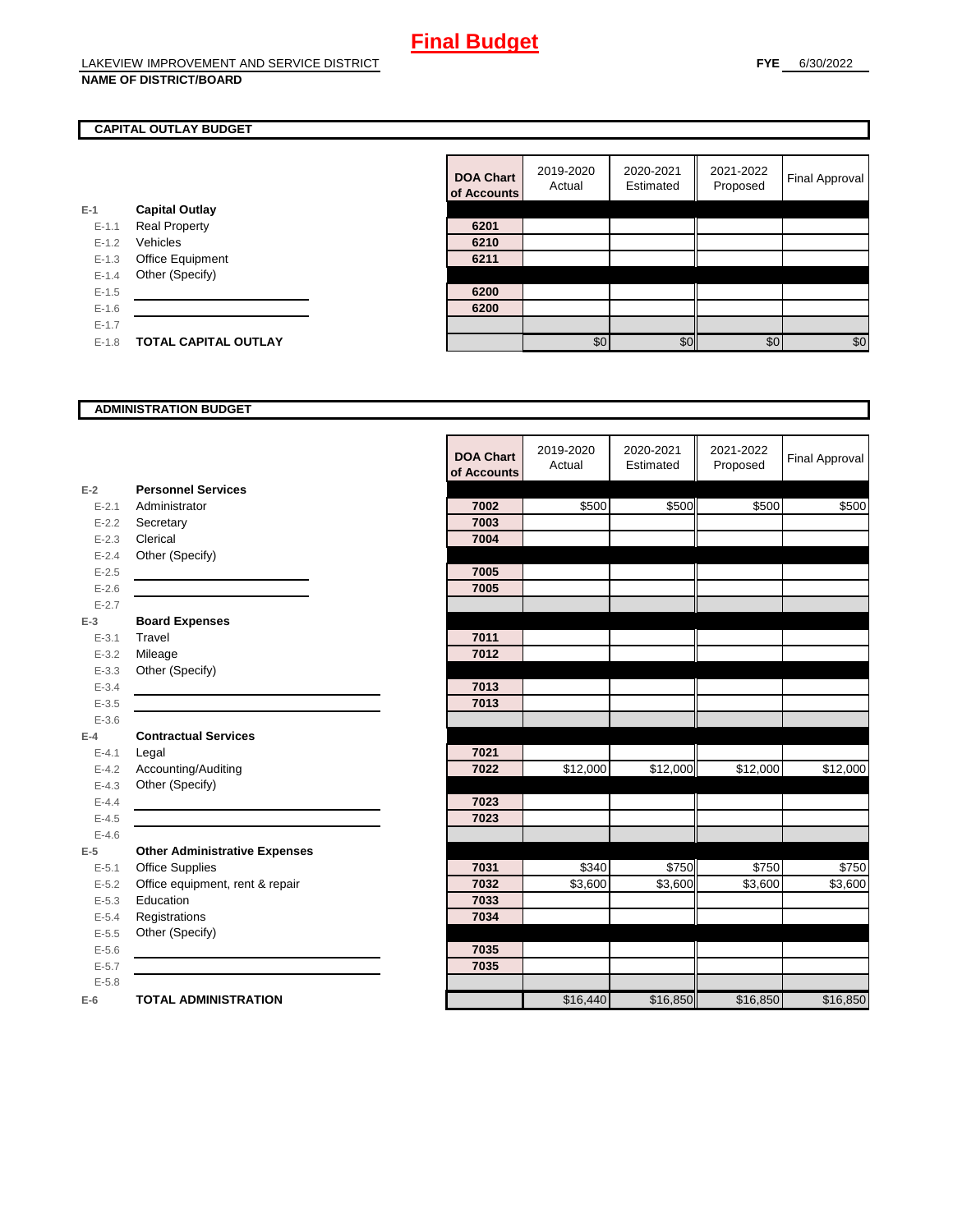## **OPERATIONS BUDGET**

|            |                                        | of Accou |
|------------|----------------------------------------|----------|
| $E-7$      | <b>Personnel Services</b>              |          |
| $E - 7.1$  | Wages--Operations                      | 7202     |
| $E - 7.2$  | <b>Service Contracts</b>               | 7203     |
| $E - 7.3$  | Other (Specify)                        |          |
| $E - 7.4$  |                                        | 7204     |
| $E - 7.5$  |                                        | 7204     |
| $E - 7.6$  |                                        |          |
| $E-8$      | <b>Travel</b>                          |          |
| $E - 8.1$  | Mileage                                | 7211     |
| $E - 8.2$  | Other (Specify)                        |          |
| $E - 8.3$  |                                        | 7212     |
| $E - 8.4$  |                                        | 7212     |
| $E - 8.5$  |                                        |          |
| $E-9$      | <b>Operating supplies (List)</b>       |          |
| $E-9.1$    |                                        | 7220     |
| $E - 9.2$  |                                        | 7220     |
| $E - 9.3$  |                                        | 7220     |
| $E - 9.4$  |                                        | 7220     |
| $E - 9.5$  |                                        |          |
| $E-10$     | <b>Program Services (List)</b>         |          |
| $E-10.1$   |                                        | 7230     |
| $E-10.2$   |                                        | 7230     |
| $E-10.3$   |                                        | 7230     |
| $E-10.4$   |                                        | 7230     |
| $E-10.5$   |                                        |          |
| $E-11$     | <b>Contractual Arrangements (List)</b> |          |
| $E-11.1$   | <b>Operator Fees/Charges</b>           | 7400     |
| $E-11.2$   |                                        | 7400     |
| $E-11.3$   |                                        | 7400     |
| $E - 11.4$ |                                        | 7400     |
| $E-11.5$   |                                        |          |
| $E-12$     | <b>Other operations (Specify)</b>      |          |
| $E-12.1$   |                                        | 7450     |
| $E-12.2$   |                                        | 7450     |
| $E-12.3$   |                                        | 7450     |
| $E-12.4$   |                                        | 7450     |
| $E-12.5$   |                                        |          |
| $E-13$     | <b>TOTAL OPERATIONS</b>                |          |

|            |                                                                                                                      | <b>DOA Chart</b><br>of Accounts | 2019-2020<br>Actual | 2020-2021<br>Estimated | 2021-2022<br>Proposed | <b>Final Approval</b> |
|------------|----------------------------------------------------------------------------------------------------------------------|---------------------------------|---------------------|------------------------|-----------------------|-----------------------|
| $E-7$      | <b>Personnel Services</b>                                                                                            |                                 |                     |                        |                       |                       |
| $E - 7.1$  | Wages--Operations                                                                                                    | 7202                            |                     |                        |                       |                       |
| $E - 7.2$  | Service Contracts                                                                                                    | 7203                            |                     |                        |                       |                       |
| $E - 7.3$  | Other (Specify)                                                                                                      |                                 |                     |                        |                       |                       |
| $E - 7.4$  |                                                                                                                      | 7204                            |                     |                        |                       |                       |
| $E - 7.5$  |                                                                                                                      | 7204                            |                     |                        |                       |                       |
| $E - 7.6$  |                                                                                                                      |                                 |                     |                        |                       |                       |
| E-8        | <b>Travel</b>                                                                                                        |                                 |                     |                        |                       |                       |
| $E-8.1$    | Mileage                                                                                                              | 7211                            |                     |                        |                       |                       |
| $E - 8.2$  | Other (Specify)                                                                                                      |                                 |                     |                        |                       |                       |
| $E - 8.3$  | <u> 1989 - Johann Stein, mars an t-Amerikaansk kommunister (</u>                                                     | 7212                            |                     |                        |                       |                       |
| $E - 8.4$  |                                                                                                                      | 7212                            |                     |                        |                       |                       |
| $E - 8.5$  |                                                                                                                      |                                 |                     |                        |                       |                       |
| E-9        | <b>Operating supplies (List)</b>                                                                                     |                                 |                     |                        |                       |                       |
| $E-9.1$    |                                                                                                                      | 7220                            |                     |                        |                       |                       |
| $E - 9.2$  |                                                                                                                      | 7220                            |                     |                        |                       |                       |
| $E - 9.3$  |                                                                                                                      | 7220                            |                     |                        |                       |                       |
| $E - 9.4$  |                                                                                                                      | 7220                            |                     |                        |                       |                       |
| $E - 9.5$  |                                                                                                                      |                                 |                     |                        |                       |                       |
| E-10       | <b>Program Services (List)</b>                                                                                       |                                 |                     |                        |                       |                       |
| $E-10.1$   | <u> 1980 - Johann Barnett, fransk politiker (d. 1980)</u>                                                            | 7230                            |                     |                        |                       |                       |
| $E-10.2$   | <u> 1989 - Johann Barbara, martin amerikan basar dan basa dan basa dan basa dalam basa dalam basa dalam basa dan</u> | 7230                            |                     |                        |                       |                       |
| $E-10.3$   | <u> 1989 - Johann Stein, mars an deus Amerikaansk kommunister (* 1950)</u>                                           | 7230                            |                     |                        |                       |                       |
| $E-10.4$   |                                                                                                                      | 7230                            |                     |                        |                       |                       |
| $E-10.5$   |                                                                                                                      |                                 |                     |                        |                       |                       |
| E-11       | <b>Contractual Arrangements (List)</b>                                                                               |                                 |                     |                        |                       |                       |
| $E-11.1$   | Operator Fees/Charges                                                                                                | 7400                            | \$12,106            | \$14,000               | \$14,000              | \$14,000              |
| $E-11.2$   |                                                                                                                      | 7400                            |                     |                        |                       |                       |
| $E - 11.3$ |                                                                                                                      | 7400                            |                     |                        |                       |                       |
| $E-11.4$   |                                                                                                                      | 7400                            |                     |                        |                       |                       |
| $E-11.5$   |                                                                                                                      |                                 |                     |                        |                       |                       |
| $E-12$     | <b>Other operations (Specify)</b>                                                                                    |                                 |                     |                        |                       |                       |
| $E-12.1$   |                                                                                                                      | 7450                            |                     |                        |                       |                       |
| $E-12.2$   |                                                                                                                      | 7450                            |                     |                        |                       |                       |
| $E-12.3$   |                                                                                                                      | 7450                            |                     |                        |                       |                       |
| $E-12.4$   |                                                                                                                      | 7450                            |                     |                        |                       |                       |
| $E-12.5$   |                                                                                                                      |                                 |                     |                        |                       |                       |
| E-13       | <b>TOTAL OPERATIONS</b>                                                                                              |                                 | \$12,106            | \$14,000               | \$14,000              | \$14,000              |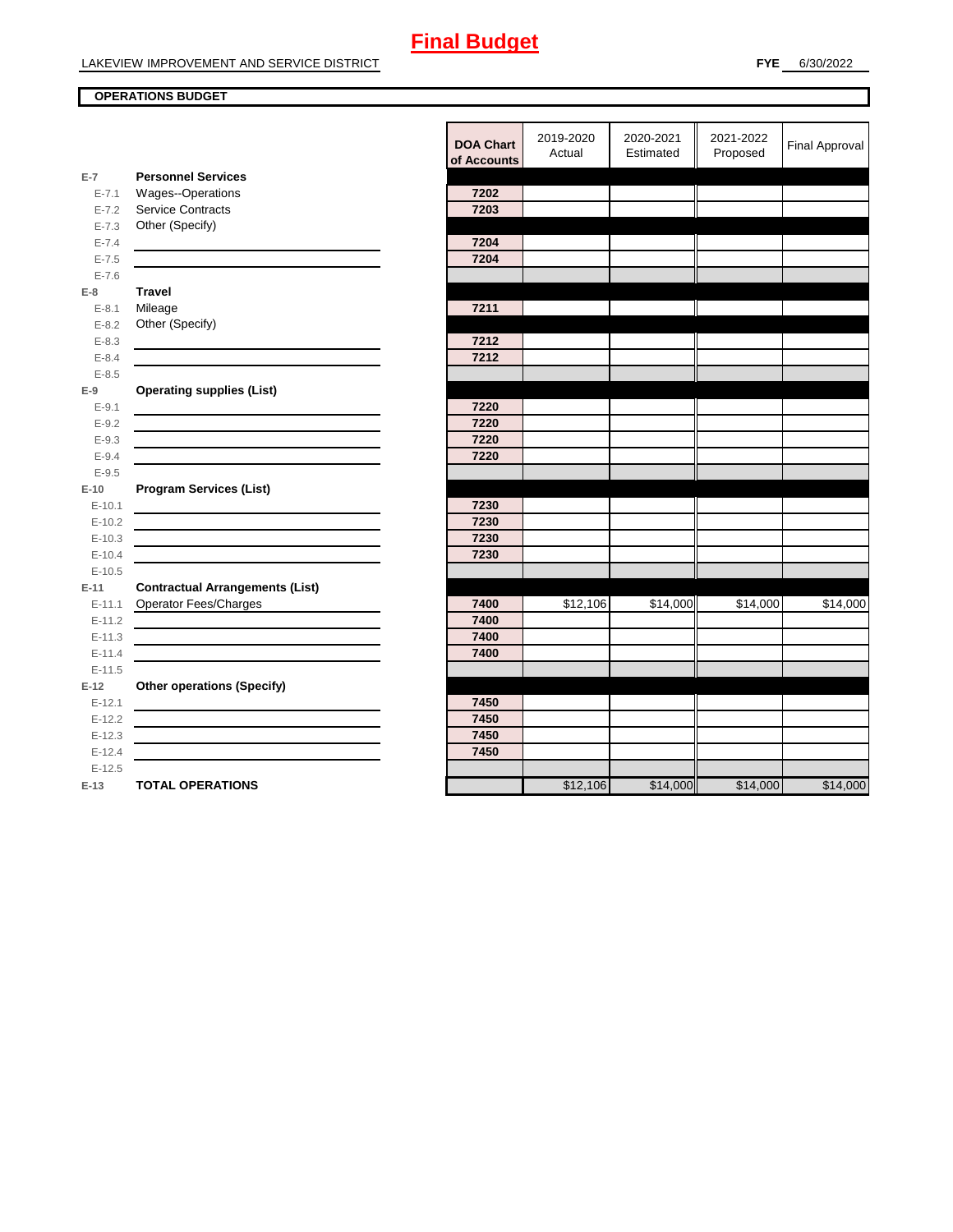#### **INDIRECT COSTS BUDGET**

|          |                               | <b>DOA Chart</b><br>of Accounts | 2019-2020<br>Actual | 2020-2021<br>Estimated | 2021-2022<br>Proposed | <b>Final Approval</b> |
|----------|-------------------------------|---------------------------------|---------------------|------------------------|-----------------------|-----------------------|
| $E-14$   | <b>Insurance</b>              |                                 |                     |                        |                       |                       |
| $E-14.1$ | Liability                     | 7502                            |                     |                        |                       |                       |
| $E-14.2$ | <b>Buildings and vehicles</b> | 7503                            |                     |                        |                       |                       |
| $E-14.3$ | Equipment                     | 7504                            |                     |                        |                       |                       |
| $E-14.4$ | Other (Specify)               |                                 |                     |                        |                       |                       |
| $E-14.5$ |                               | 7505                            |                     |                        |                       |                       |
| $E-14.6$ |                               | 7505                            |                     |                        |                       |                       |
| $E-14.7$ |                               |                                 |                     |                        |                       |                       |
| $E-15$   | Indirect payroll costs:       |                                 |                     |                        |                       |                       |
| $E-15.1$ | FICA (Social Security) taxes  | 7511                            |                     |                        |                       |                       |
| $E-15.2$ | <b>Workers Compensation</b>   | 7512                            |                     |                        |                       |                       |
| $E-15.3$ | <b>Unemployment Taxes</b>     | 7513                            |                     |                        |                       |                       |
| $E-15.4$ | Retirement                    | 7514                            |                     |                        |                       |                       |
| $E-15.5$ | <b>Health Insurance</b>       | 7515                            |                     |                        |                       |                       |
| $E-15.6$ | Other (Specify)               |                                 |                     |                        |                       |                       |
| $E-15.7$ |                               | 7516                            |                     |                        |                       |                       |
| $E-15.8$ |                               | 7516                            |                     |                        |                       |                       |
| $E-15.9$ |                               |                                 |                     |                        |                       |                       |
|          |                               |                                 |                     |                        |                       |                       |
| $E-17$   | <b>TOTAL INDIRECT COSTS</b>   |                                 | \$0                 | \$0                    | \$0                   | $\sqrt{6}$            |

## **DEBT SERVICE BUDGET**

| <b>DOA Chart</b><br>of Accounts | 2019-2020<br>Actual | 2020-2021<br>Estimated | 2021-2022<br>Proposed | <b>Final Approval</b> |
|---------------------------------|---------------------|------------------------|-----------------------|-----------------------|
|                                 |                     |                        |                       |                       |
| 6401                            | \$3,676             | \$3,700                | \$3,700               | \$3,700               |
| 6410                            | \$2.146             | \$2,122                | \$2.122               | \$2.122               |
| 6420                            |                     |                        |                       |                       |
|                                 | \$5,822             | \$5,822                | \$5,822               | \$5.822               |

**D-1.1 Principal** 

**D-1.2 Interest** 

D-1.3 **Fees** 

**D-2 TOTAL DEBT SERVICE**